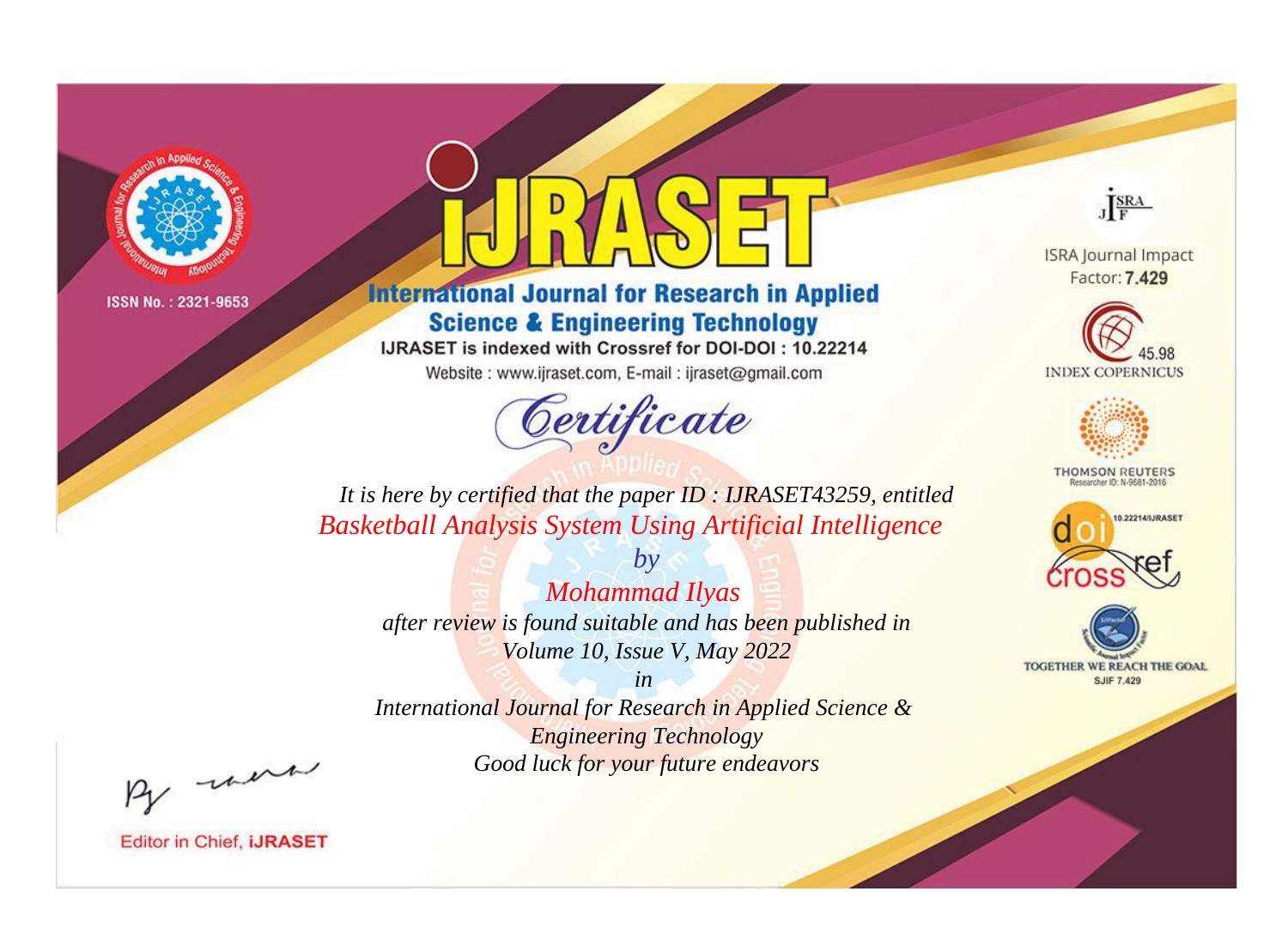

# **International Journal for Research in Applied Science & Engineering Technology**

IJRASET is indexed with Crossref for DOI-DOI: 10.22214

Website: www.ijraset.com, E-mail: ijraset@gmail.com



JERA

**ISRA Journal Impact** Factor: 7.429





**THOMSON REUTERS** 



TOGETHER WE REACH THE GOAL **SJIF 7.429** 

*It is here by certified that the paper ID : IJRASET43259, entitled Basketball Analysis System Using Artificial Intelligence*

> *Amir after review is found suitable and has been published in Volume 10, Issue V, May 2022*

*by*

*in* 

*International Journal for Research in Applied Science & Engineering Technology Good luck for your future endeavors*

By morn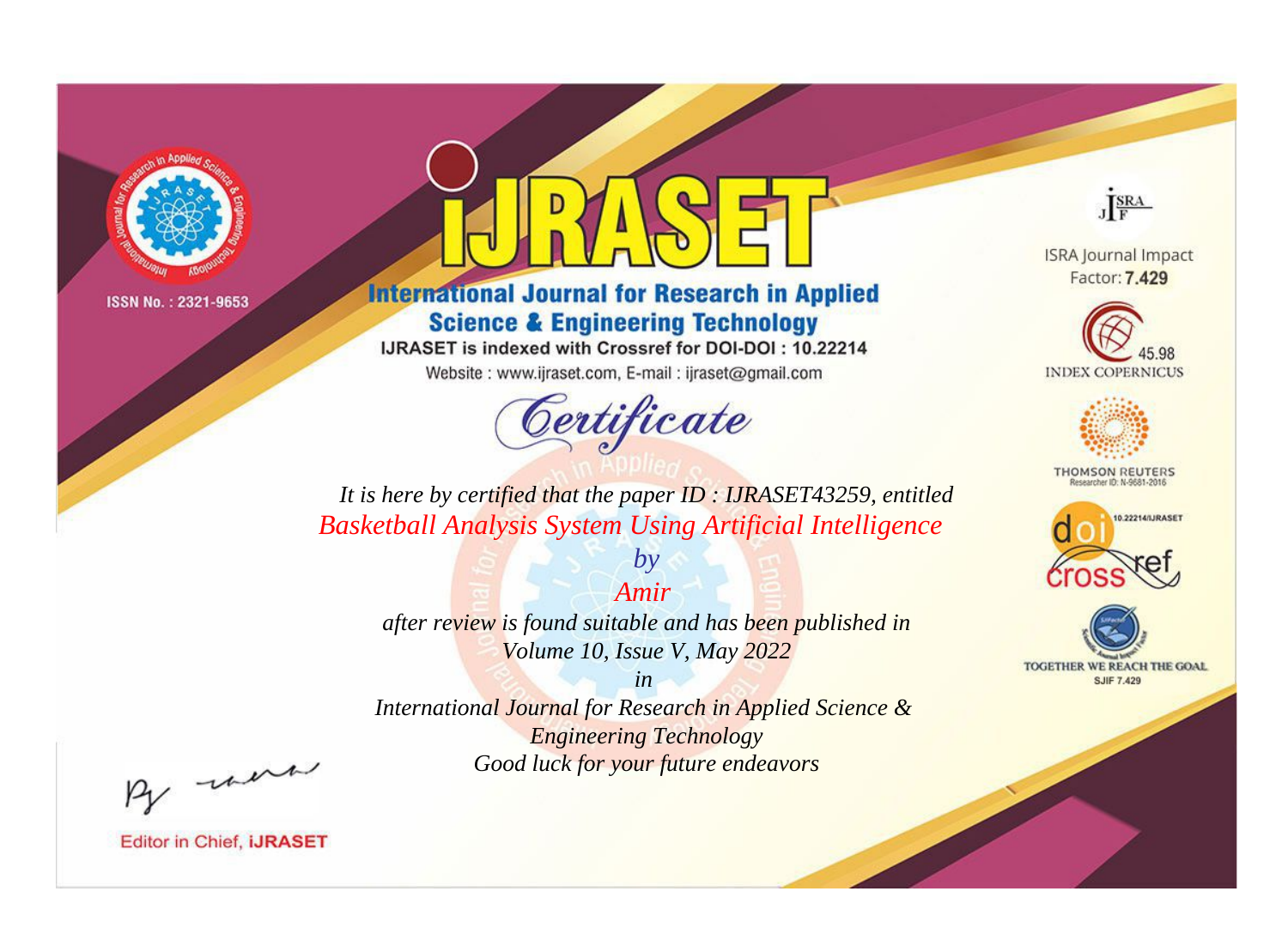

# **International Journal for Research in Applied Science & Engineering Technology**

IJRASET is indexed with Crossref for DOI-DOI: 10.22214

Website: www.ijraset.com, E-mail: ijraset@gmail.com



JERA

**ISRA Journal Impact** Factor: 7.429





**THOMSON REUTERS** 



TOGETHER WE REACH THE GOAL **SJIF 7.429** 

*It is here by certified that the paper ID : IJRASET43259, entitled Basketball Analysis System Using Artificial Intelligence*

*by Aniket Singh after review is found suitable and has been published in Volume 10, Issue V, May 2022*

*in* 

*International Journal for Research in Applied Science & Engineering Technology Good luck for your future endeavors*

By morn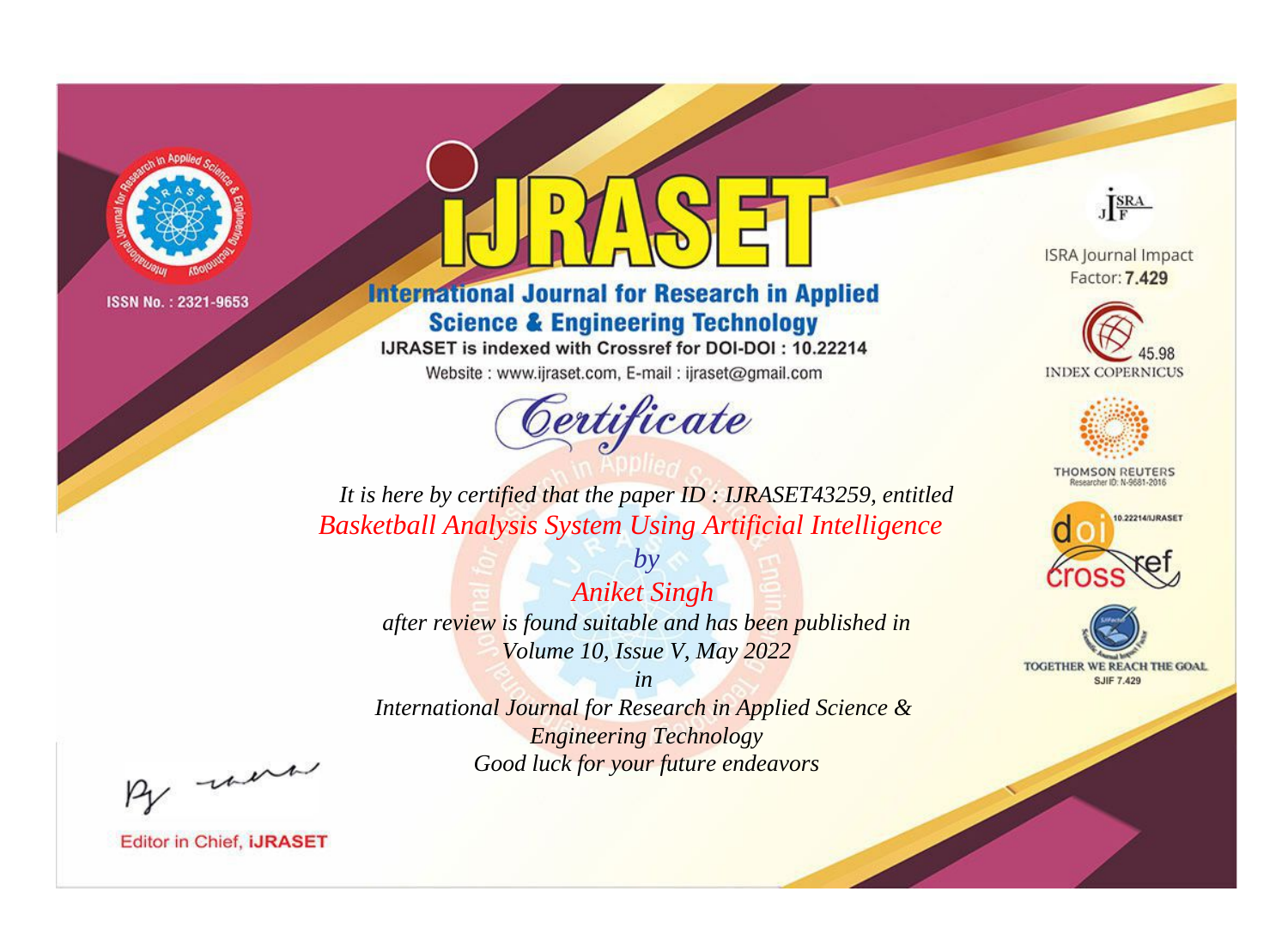

# **International Journal for Research in Applied Science & Engineering Technology**

IJRASET is indexed with Crossref for DOI-DOI: 10.22214

Website: www.ijraset.com, E-mail: ijraset@gmail.com



JERA

**ISRA Journal Impact** Factor: 7.429





**THOMSON REUTERS** 



TOGETHER WE REACH THE GOAL **SJIF 7.429** 

*It is here by certified that the paper ID : IJRASET43259, entitled Basketball Analysis System Using Artificial Intelligence*

*by Ankit Chandra after review is found suitable and has been published in Volume 10, Issue V, May 2022*

*in* 

*International Journal for Research in Applied Science & Engineering Technology Good luck for your future endeavors*

By morn